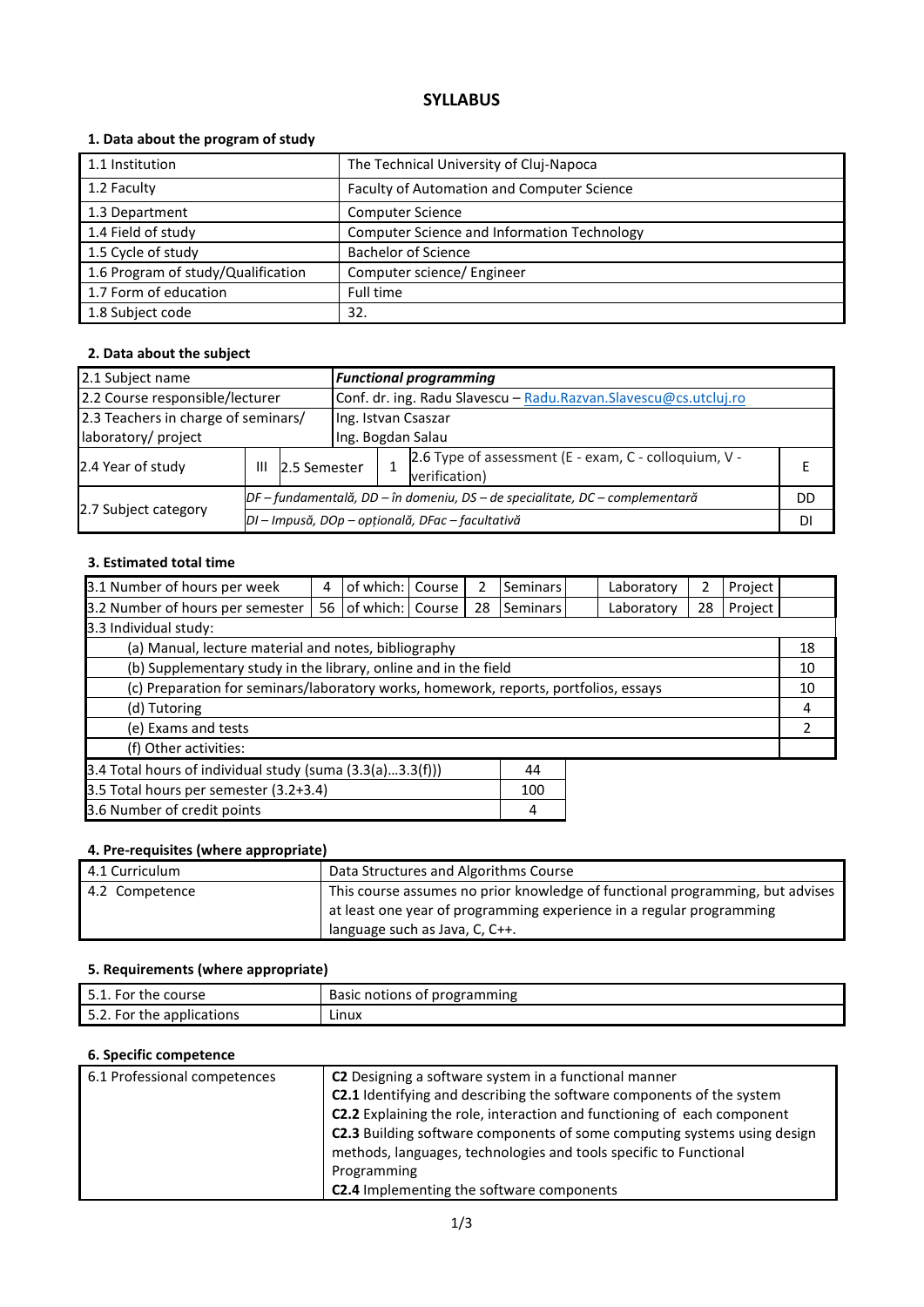|                       | <sup>1</sup> C2.5 Evaluating the functional and non-functional characteristics of the<br>computing systems using specific metrics |
|-----------------------|-----------------------------------------------------------------------------------------------------------------------------------|
| 6.2 Cross competences | N/A                                                                                                                               |

# **7. Discipline objective (as results from the** *key competences gained***)**

| 7.1 General objective   | Increasing the ability to develop more correct and concise code via the<br>functional paradigm (immutability, formal proof of code correctness, easy<br>parellelization) and to understand its underpinning formalism (lambda<br>calculus) |
|-------------------------|--------------------------------------------------------------------------------------------------------------------------------------------------------------------------------------------------------------------------------------------|
| 7.2 Specific objectives | Writing better code with the concepts introduced by functional programming:<br>high order functions, lazy evaluation, lambda calculus, infinite structures,<br>recursion as main way of performing iteration, formal proofs                |

#### **8. Contents**

| 8.1 Lectures                                                                                                                                                                                                                                                                                                                                         | Hours                        | Teaching methods                                      | <b>Notes</b> |
|------------------------------------------------------------------------------------------------------------------------------------------------------------------------------------------------------------------------------------------------------------------------------------------------------------------------------------------------------|------------------------------|-------------------------------------------------------|--------------|
| Introduction. Programming Paradigms                                                                                                                                                                                                                                                                                                                  | 2                            |                                                       |              |
| Basic concepts of programming in Haskell, ML: functions, constants,<br>primitive data types, recursion, tuples, infix operators, evaluation.                                                                                                                                                                                                         | 2                            |                                                       |              |
|                                                                                                                                                                                                                                                                                                                                                      | 2                            |                                                       |              |
| Basic concepts: local declarations, polymorphism.                                                                                                                                                                                                                                                                                                    | 2                            |                                                       |              |
| Lists: list construction, basic operations on lists.                                                                                                                                                                                                                                                                                                 |                              |                                                       |              |
| Lists: polymorphic equality.                                                                                                                                                                                                                                                                                                                         | 2                            |                                                       |              |
| Lists: list operators (generators, filters, list expressions).                                                                                                                                                                                                                                                                                       | $\overline{2}$               |                                                       |              |
| Trees: alternative data, pattern matching, exceptions, binary trees<br>(list-tree conversions).                                                                                                                                                                                                                                                      | 2                            |                                                       |              |
| Trees: binary trees (binary search trees, AVL balanced trees,<br>examples (operations on sets)).                                                                                                                                                                                                                                                     | 2                            | (Onsite/onlie) Slides,<br>Demos on the<br>whiteboard, |              |
| Trees: binary trees (examples (Huffman codes)), propositional<br>reasoner (example).                                                                                                                                                                                                                                                                 | $\overline{2}$               | New examples<br>Quick individual work                 |              |
| Higher-order functions: anonymous functions, partial application,<br>functions as data, data as functions, combinator functions,<br>functionals for lists (list operator style, style without lists).                                                                                                                                                | (1 minute)<br>$\overline{2}$ |                                                       |              |
| Infinite data: lazy evaluation, unbounded objects, circular<br>structures.                                                                                                                                                                                                                                                                           | 2                            |                                                       |              |
| Transformation and reasoning: structural induction, equivalence of<br>functions, structural induction on trees, induction on number of<br>nodes, general principle of induction.                                                                                                                                                                     | 2                            |                                                       |              |
| Lambda calculus: Lambda notation, conversions, combinators.                                                                                                                                                                                                                                                                                          | 2                            |                                                       |              |
| Para-functional programming: basic language, mapped expressions,<br>eager expressions.                                                                                                                                                                                                                                                               | 2                            |                                                       |              |
| Bibliography<br>Haskell - A Purely Functional Language, http://www.haskell.org/<br>1.<br>G. Hutton. Programming in Haskell, 2nd edition Cambridge University Press, 2016<br>2.<br>M. Lipovaca. Learn You a Haskell for Great Good. No Starch Press, 2011.<br>3.<br>Raul Rojas, A Tutorial Introduction to the Lambda Calculus, FU Berlin, 2015<br>4. |                              |                                                       |              |
| 8.2 Applications - Seminars/Laboratory/Project                                                                                                                                                                                                                                                                                                       | Hours                        | Teaching methods                                      | <b>Notes</b> |
| Introduction in Functional Programming using Elm                                                                                                                                                                                                                                                                                                     | 2                            |                                                       |              |
| Elm Types                                                                                                                                                                                                                                                                                                                                            | 2                            |                                                       |              |
| Lists and Recursivity                                                                                                                                                                                                                                                                                                                                |                              | (Onsite/online)                                       |              |
| Higher order Functions in Elm                                                                                                                                                                                                                                                                                                                        |                              | Exercises and problem                                 |              |
| Miniapplication in Elm                                                                                                                                                                                                                                                                                                                               |                              | solving, implementing                                 |              |
| Miniapplication in Elm                                                                                                                                                                                                                                                                                                                               | 2<br>2                       | functions on the                                      |              |
| Introduction in Haskell and ML                                                                                                                                                                                                                                                                                                                       | 2                            | computer,                                             |              |
| ML Lists, Recursion,.                                                                                                                                                                                                                                                                                                                                | $\overline{2}$               | Tracing algorithms                                    |              |
| ML type checking                                                                                                                                                                                                                                                                                                                                     | $\overline{2}$               | Miniprojects                                          |              |
| <b>ML Trees</b>                                                                                                                                                                                                                                                                                                                                      | $\overline{2}$               |                                                       |              |